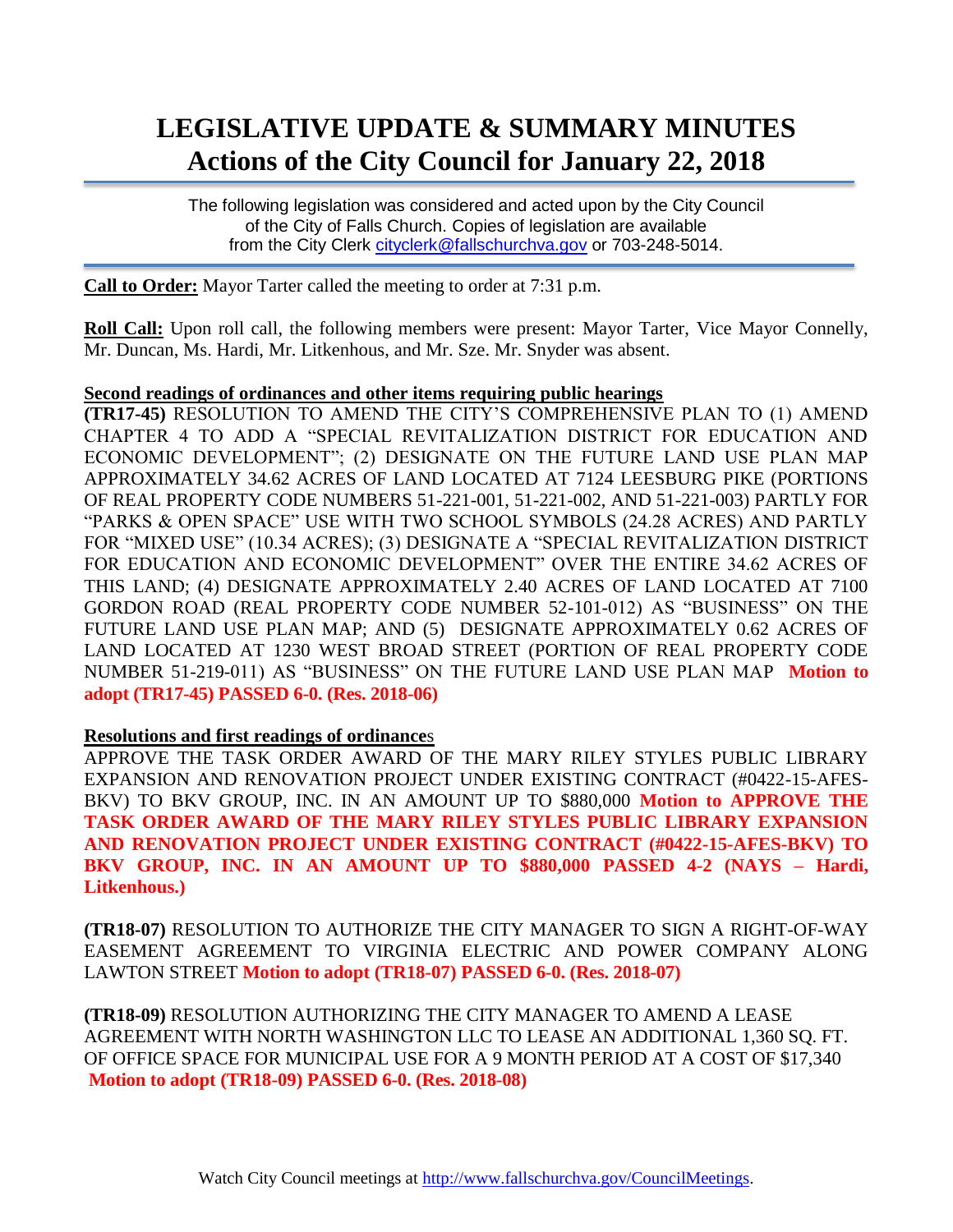### **Items Removed from Consent**

Mr. Sze asked to remove the following item from Consent: COUNCIL APPOINTMENTS TO THE CAMPUS COORDINATING COMMITTEE FOR THE GEORGE MASON HIGH SCHOOL CAMPUS AND ECONOMIC DEVELOPMENT PROJECT **Motion to make the following appointments to the Campus Coordinating Committee for the George Mason High School Campus and Economic Development Project as required by establishing Resolution 2018-04:**

**City Council Member - David Tarter City Council Member - Letty Hardi Planning Commission Member - Russell Wodiska Economic Development Authority Member - Michael Novotny**

**Terms shall commence upon appointment and end on June 30, 2019 unless extended by formal action by the City Council and School Board PASSED 6-0.**

### **Consent items**

**Motion to adopt Consent Items PASSED 6-0.**

**(TR18-08)** RESOLUTION TO ACCEPT THE FALLS CHURCH CABLE TELEVISION PROCESS FORWARD REPORT RECOMMENDATION TO ELIMINATE THE APPOINTMENT OF CITY GOVERNMENT REPRESENTATIVES TO THE FALLS CHURCH CABLE ACCESS CORPORATION BOARD **(Res. 2018-09)**

## **APPOINTMENTS TO BOARDS AND COMMISSIONS**:

- a) Reappointment: Donald Camp Library Board of Trustees 07/01/17 06/30/21
- b) New Appointment: Kathleen Tysse Library Board of Trustees 07/01/17 06/30/21(Unexpired Term)
- c) Reappointment: Rachelle Barimany Economic Development Authority -12/01/17 11/30/21
- d) New Appointment: Joan Thomas Long Term Care Coordinating Council 2-year term from date of first meeting attended as appointed representative
- e) Reappointment: David Calabrese Board of Zoning Appeals 01/01/18 12/31/21
- f) Appointment as Regular Member: John Misleh Board of Zoning Appeals– (01/01/17) 12/31/20 (Unexpired Term)
- g) Reappointment: Kathryn Chandler Recreation and Parks Advisory Board 09/01/17 08/31/20
- h) Reappointment: Linda Valentino Historic Architectural Review Board 02/01/18 01/31/22
- i) Reappointment: Isaac A. Heard Citizens' Advisory Committee on Transportation 02/01/18 01/31/21
- j) Reappointment: Paul Baldino Citizens' Advisory Committee on Transportation 02/01/18 01/31/21
- k) Reappointment: Joseph P. Douglas, Sr. Towing Advisory Board 12/01/17 11/30/20
- l) Reappointment: Edward E. Rose III Fairfax-Falls Church Community Services Board 07/01/17 06/30/20